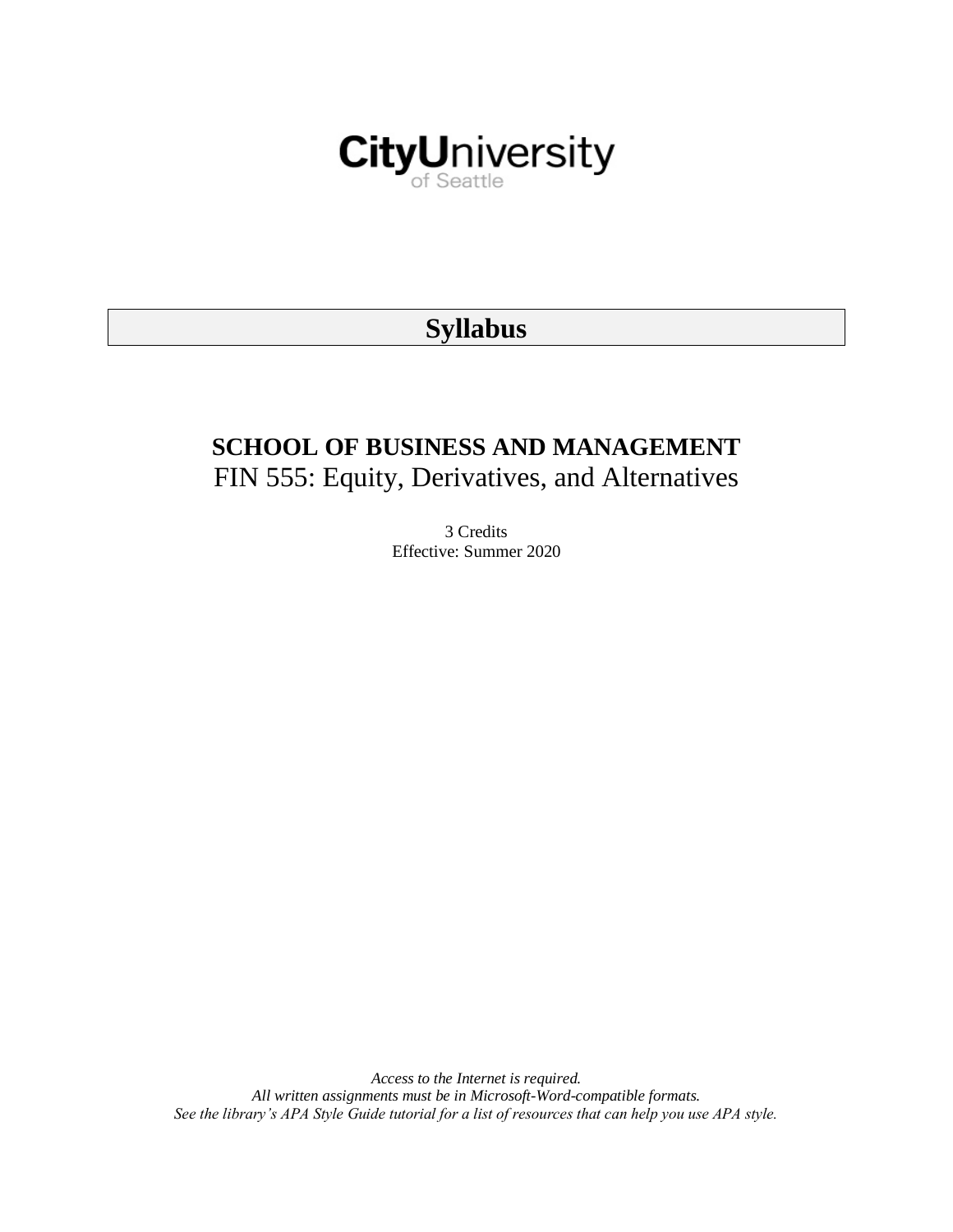# **FACULTY**

Faculty Name:

Contact Information:

## **COURSE DESCRIPTION**

This is the third course in a series of four that will introduce topics relevant to finance and at the same time, prepare students to sit for the Chartered Financial Analyst (CFA) Level I exam. In this course students will learn the role of market organization and structure within companies and industries. This provides details in defining market efficiency, equity securities, derivatives, pricing, valuation, alternative investments, and marketing instruments.

# **COURSE RESOURCES**

To find a list of the required and recommended resources for this course, please consult your [Course](https://documents.cityu.edu/coursedocumentlookup.aspx)  [Document Lookup.](https://documents.cityu.edu/coursedocumentlookup.aspx)

## **COURSE OUTCOMES**

In this course, learners:

- Outline the possible alternative investments within a company.
- Evaluate the overall role of company structures and financial markets.
- Explain the function of derivatives, pricing, and valuation.
- Analyze the role of market efficiency within the stock market.
- Examine the purpose of equity securities within corporations.
- Provide recommendations to a company based on industry trends.
- Describe the role of market organization and structures.

### **OVERVIEW OF COURSE GRADING**

The grades earned for the course will be derived using City University of Seattle's decimal grading system, based on the following:

| <b>Overview of Required Assignments</b>                     | % of Final Grade |
|-------------------------------------------------------------|------------------|
| Instructor Determined<br><b>Activities/Discussion Board</b> | 24%              |
| <b>Equity Valuation Project</b>                             | 30%              |
| <b>Weekly Quizzes</b>                                       | 16%              |
| Comprehensive Final Exam                                    | 30%              |
| <b>TOTAL</b>                                                | 100%             |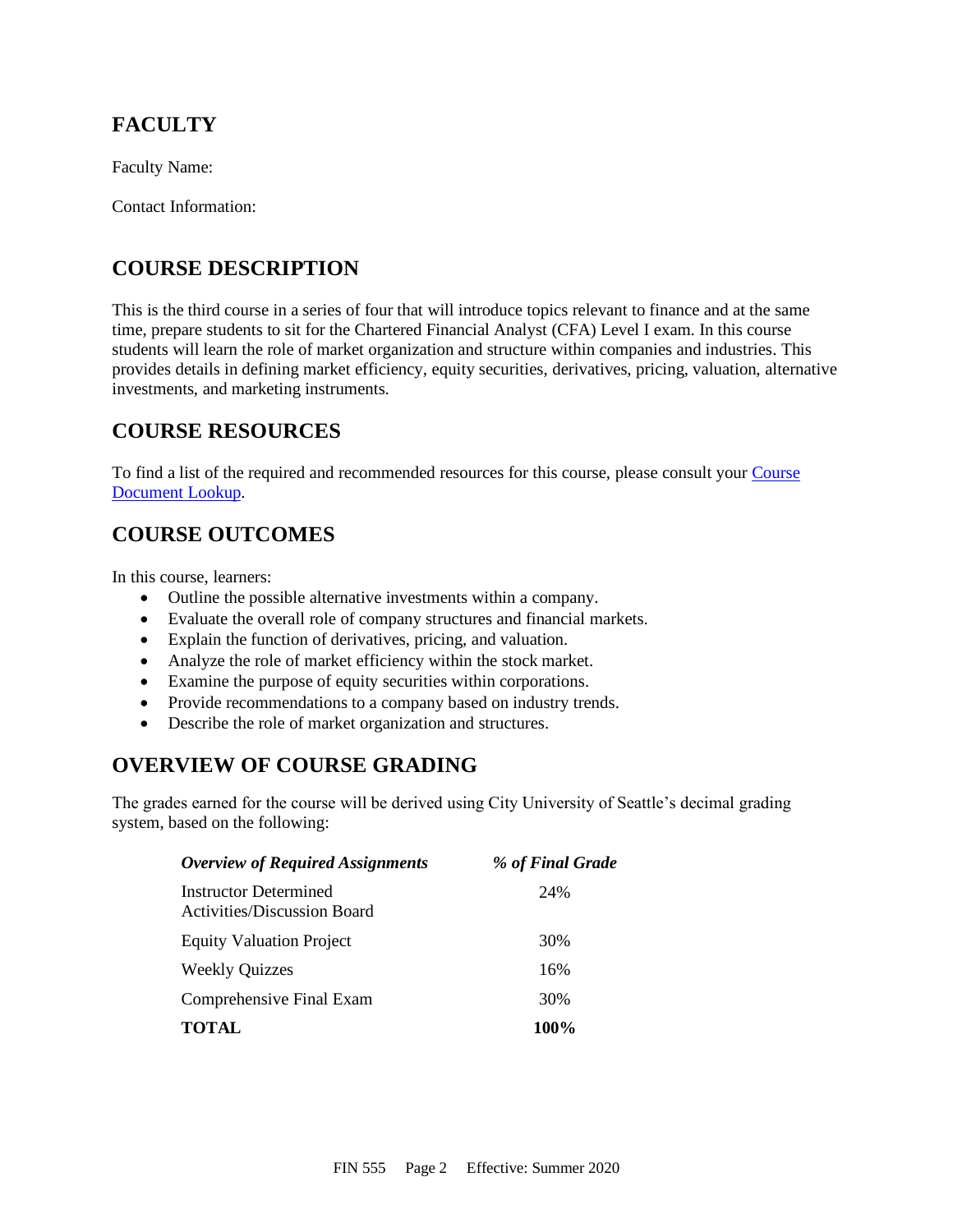### **SPECIFICS OF COURSE ASSIGNMENTS**

The instructor will provide grading rubrics with more detail as to how this assignment will be graded.

#### Instructor Determined Activities/Discussion Board

The instructor will provide a set of activities that support the course outcomes and major assignments of the class. These activities are done in class or on the discussion board and could include: preparation for major assignments, discussion of relevant/current topics, knowledge checks, content exploration, peerreview, journals, other alternate online tools, and/or other activities as determined by your instructor. Descriptions are provided by the instructor in the course.

| <b>Components</b>                                                  | % of Grade |
|--------------------------------------------------------------------|------------|
| Writes clearly, concisely, and grammatically                       | 25%        |
| Appropriately references readings, material in course sessions and | 25%        |
| other postings                                                     |            |
| Adds insightful or new ideas, comments, or questions relevant to   | 25%        |
| the activity and/or to other students' posts                       |            |
| Meets requirements of the activity in a timely manner              | 25%        |
| <b>TOTAL</b>                                                       | 100%       |

#### Equity Valuation Course Project

Please see the Equity Valuation Report Instructions for further details on the course project. Referenced articles must be from the last five years.

| <b>Components</b>                           | <b>Number of Points</b> |
|---------------------------------------------|-------------------------|
| <b>Business Description</b>                 | 15                      |
| Industry Overview & Competitive Positioning | 30                      |
| <b>Investment Summary</b>                   | 50                      |
| Valuation                                   | 50                      |
| <b>Financial Analysis</b>                   | 50                      |
| <b>Investment Risks</b>                     | 30                      |
| Corporate Governance                        | 15                      |
| Conclusion                                  | 10                      |
| Appendix                                    | <u>50</u>               |
| <b>Total</b>                                | 300                     |

#### Weekly Quizzes

Students will complete weekly quizzes modeled after the CFA Level 1 Exam. Students will have 2 attempts for each quiz. Students will receive a random selection of 20 questions for each attempt. Students have 60 minutes to complete each quiz and must complete at once.

| <i>Components</i>            | % of Grade |
|------------------------------|------------|
| <b>Accuracy of Solutions</b> | 100%       |
| <b>TOTAL</b>                 | 100%       |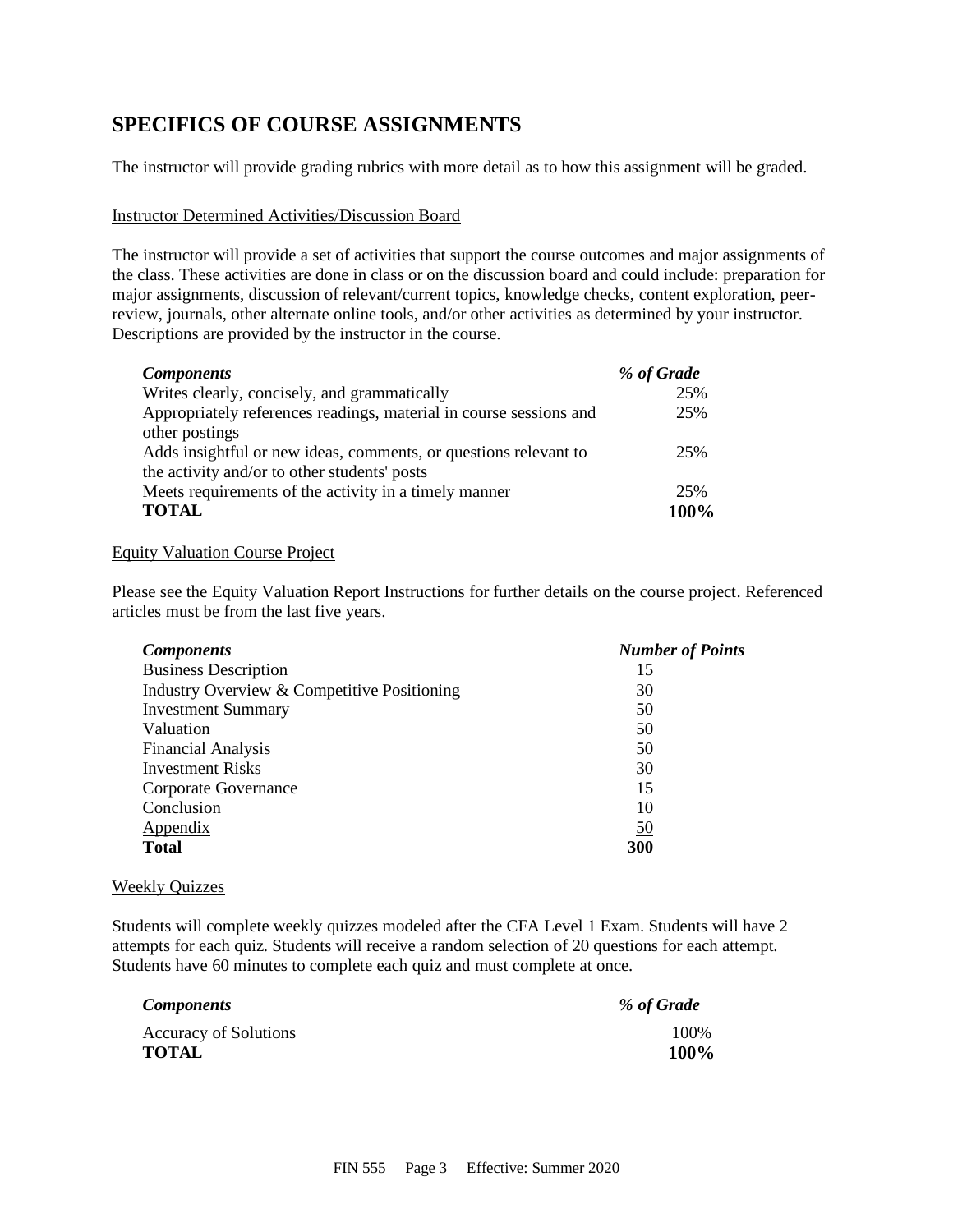#### Comprehensive Final Exam

Students will complete a comprehensive assessment at the end of the course that covers each course outcome. Students are responsible for all material covered in the course. The assessment will consist of about 60 multiple-choice questions. Students will have 2 attempts, with 4 hours to complete the assessment. Assessment must be completed at once.

| <i>Components</i>            | % of Grade |
|------------------------------|------------|
| <b>Accuracy of Solutions</b> | 100\%      |
| <b>TOTAL</b>                 | 100%       |

### **COURSE POLICIES**

#### **Late Assignments**

Students are expected to meet submission requirements for assignments in a timely manner. Evaluation includes an assessment of timeliness. Late assignments jeopardize your learning and may also penalize your classmates as most assignments will not be returned to students until all students have submitted their work. Late submission of assignments may be penalized up to 50% of the grade per late week. Your instructor will provide additional details.

Any absences or late submissions must be approved before the scheduled assessment date, by your instructor. Not completing an assessment in a timely manner will result in a grade of zero unless a student has been preapproved by the instructor to complete the assessment at an alternative time.

#### **Participation**

Whether in class, online, or in a mixed mode setting, students will be graded on their participation in classroom discussions; their ability to present, explain, or defend alternative viewpoints; and the degree to which they have mastered the concepts and principles inherent in the study of Strategic Management. Written work will be assessed not only on relevance to the subject presented, but also on adherence to good written form and professional presentation.

Students are expected to be actively engaged in a discussion or other activities. Active engagement means contributing substantive, thoughtful and reflective responses. For online classes, students must post their initial responses during the first three days of the week, and their responses to other students' postings during the last four days of the week.

#### **Professional Writing**

Assignments require error-free writing that uses standard English conventions and logical flow of organization to address topics clearly, completely, and concisely. CityU requires the use of APA style.

### **UNIVERSITY POLICIES**

You are responsible for understanding and adhering to all of City University of Seattle's academic policies. The most current versions of these policies can be found in the **[University Catalog](http://www.cityu.edu/catalog/)** that is linked from the CityU Web site.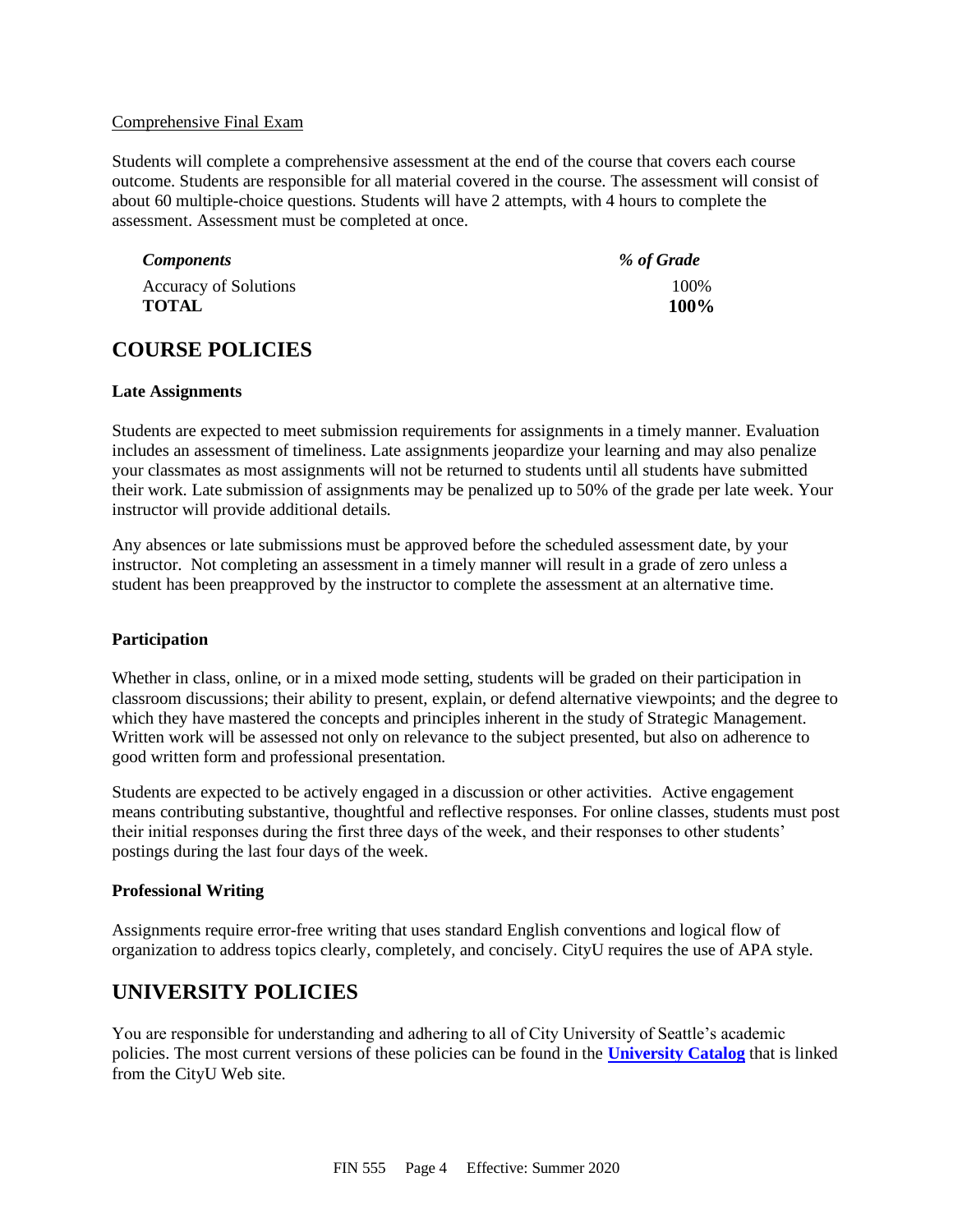#### **Title IX Statement**

Non-Discrimination & Prohibition of Sexual Misconduct

City University of Seattle adheres to all federal, state, and local civil rights laws prohibiting discrimination in employment and education. The University is committed to ensuring that the education environment is bounded by standards of mutual respect and safety and is free from discriminatory practices.

In the U.S., the University is required by Title IX of the Education Amendments of 1972 to ensure that all of its education programs and activities do not discriminate on the basis of sex/gender. Sex include sex, sex stereotypes, gender identity, gender expression, sexual orientation, and pregnancy or parenting status. Sexual harassment, sexual assault, dating and domestic violence, and stalking are forms of sex discrimination, which are prohibited under Title IX and by City University of Seattle policy. City University of Seattle also prohibits retaliation against any person opposing discrimination or participating in any discrimination investigation or complaint process internal or external to the institution. Questions regarding Title IX, including its application and/or concerns about noncompliance, should be directed to the Title IX Coordinator. For a complete copy of the policy or for more information, visit [https://my.cityu.edu/titleix](https://nam11.safelinks.protection.outlook.com/?url=https%3A%2F%2Fmy.cityu.edu%2Ftitleix&data=04%7C01%7Ckriuchkovaa%40cityu.edu%7C9232e27347144c19de4a08d8e2987526%7Cb3fa96d9f5154662add763d854e39e63%7C1%7C0%7C637508491767279794%7CUnknown%7CTWFpbGZsb3d8eyJWIjoiMC4wLjAwMDAiLCJQIjoiV2luMzIiLCJBTiI6Ik1haWwiLCJXVCI6Mn0%3D%7C1000&sdata=oHVrDtgYs0rcN3Q5khchU2PiMPOONKbQ%2FTQ6xw8vHBE%3D&reserved=0) or contact the Title IX Coordinator.

In Canada, in compliance with the British Columbia Human Rights Code, the Alberta Human Rights Act, WorksafeBC, and the Workers' Compensation Board of Alberta, the University believes that its environment should at all times be supportive and respectful of the dignity and self-esteem of individuals. Discrimination, harassment and bullying conduct, whether through person to person behaviour or via electronic communications such as email or social media is not acceptable and will not be tolerated. As an educational institution, it is our responsibility to cultivate an environment of excellence, equity, mutual respect and to recognize the value and potential of every individual. The University will take all necessary steps to meet or exceed the requirements of the law to prevent discrimination, harassment and bullying. The Respectful Workplace Policy for the prevention of discrimination, harassment and bullying policy and procedure can be found at [https://www.cityu.edu/discover-cityu/about-cityu/](https://nam11.safelinks.protection.outlook.com/?url=https%3A%2F%2Fwww.cityu.edu%2Fdiscover-cityu%2Fabout-cityu%2F&data=04%7C01%7Ckriuchkovaa%40cityu.edu%7C9232e27347144c19de4a08d8e2987526%7Cb3fa96d9f5154662add763d854e39e63%7C1%7C0%7C637508491767279794%7CUnknown%7CTWFpbGZsb3d8eyJWIjoiMC4wLjAwMDAiLCJQIjoiV2luMzIiLCJBTiI6Ik1haWwiLCJXVCI6Mn0%3D%7C1000&sdata=j2pDxXXWEOIDxcjQMw9%2F2WcLKb6ep99EAElsMfCjej8%3D&reserved=0) under the Policies section or at [https://www.cityuniversity.ca/about/](https://nam11.safelinks.protection.outlook.com/?url=https%3A%2F%2Fwww.cityuniversity.ca%2Fabout%2F&data=04%7C01%7Ckriuchkovaa%40cityu.edu%7C9232e27347144c19de4a08d8e2987526%7Cb3fa96d9f5154662add763d854e39e63%7C1%7C0%7C637508491767289784%7CUnknown%7CTWFpbGZsb3d8eyJWIjoiMC4wLjAwMDAiLCJQIjoiV2luMzIiLCJBTiI6Ik1haWwiLCJXVCI6Mn0%3D%7C1000&sdata=EK3wGt5QOtWpO%2FJ5yQ4TaSEz1cL3kZq4ez4339q7Wk8%3D&reserved=0)

#### **Religious Accommodations**

City University of Seattle has a policy for accommodation of student absences or significant hardship due to reasons of faith or conscience, or for organized religious activities. The University's policy, including more information about how to request an accommodation, is available in the University Catalog and on the my.cityu.edu student portal. Accommodations must be requested by the 20% mark of this course (e.g. day 14 of a ten-week course, day 7 of a 5-week course) using the Religious Accommodations Request Form found on the student dashboard in the my.cityu.edu student portal.

#### **Academic Integrity**

Academic integrity in students requires the pursuit of scholarly activity that is free from fraud, deception and unauthorized collaboration with other individuals. You are responsible for understanding CityU's policy on academic integrity and adhering to its standards in meeting all course requirements. A complete copy of this policy can be found in the [University Catalog](http://www.cityu.edu/catalog/) in the section titled *Scholastic Honesty* under *Student Rights & Responsibilities*.